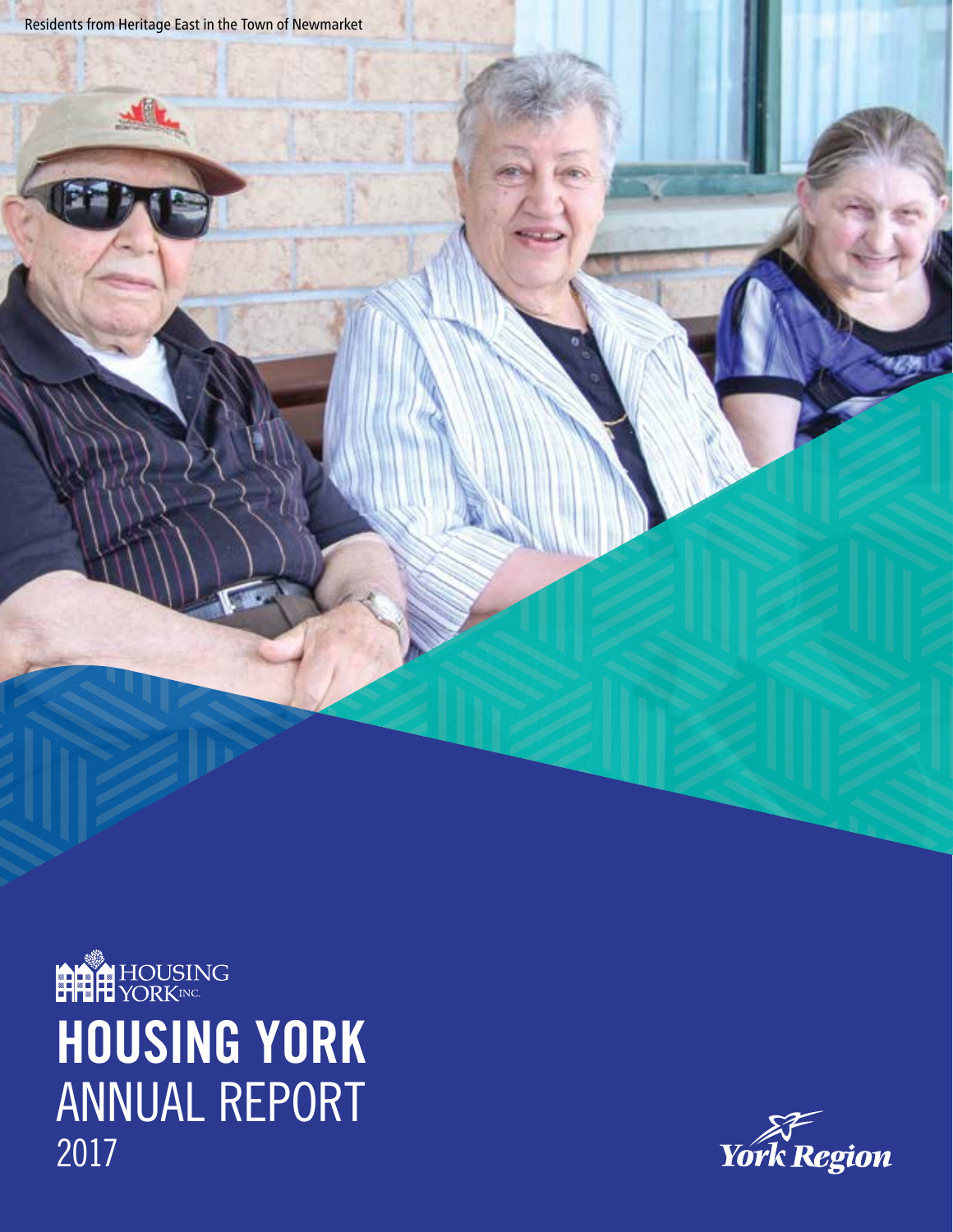#### About the 2017 Annual Report

Housing York's Board of Directors endorsed *Achieving New Heights through Innovation and Sustainability: Housing York Inc.'s 2017 to 2020 Plan* in November 2016. The plan sets the course for Housing York's future. This Annual Report highlights some of the actions and innovative milestones undertaken in 2017 to advance the vision of the plan.

## Housing York Inc.'s 2017 to 2020 Plan Strategic Directions



#### **Housing York's Board of Directors**

York Regional Council appoints 11 Board members. Housing York's Board of Directors sets operational policies and oversees management of the corporation.



tenancies.

**York Region Chairman** and CEO **Wayne Emmerson** 



**Regional Councillor City of Markham Jack Heath** (Chair)



**Regional Councillor City of Vaughan Gino Rosati** (Vice Chair)



Mayor **Town of Aurora Geoffrey Dawe** 



costs.

Mayor **Town of East Gwillimbury** Virginia Hackson



Mavor **Town of Georgina Margaret Quirk** 



**Regional Councillor City of Markham Nirmala Armstrong** 



**Regional Councillor** 

**Brenda Hogg** 

**Regional Councillor Town of Richmond Hill City of Vaughan Sunder Singh** 



**Regional Councillor Town of Richmond Hill Vito Spatafora** 



**John Taylor** 

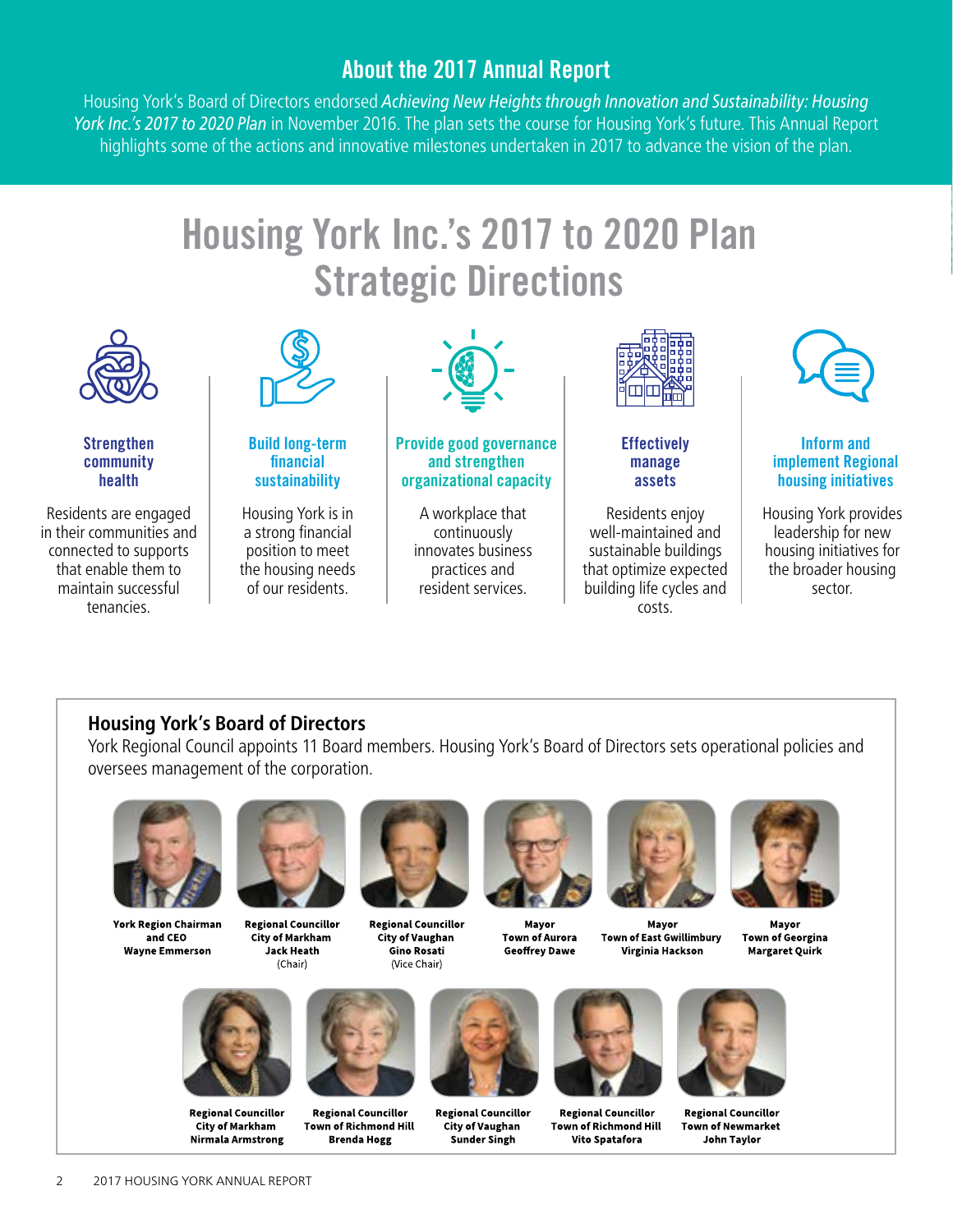Providing good governance and strengthening our organizational capacity



Vision and mission focus group session with Housing York residents

A leader in affordable housing, building inclusive communities that everyone would be proud to call home.

 $\mathscr{D}$ ur

As a responsible and caring landlord, we work with our residents and partners to deliver housing programs and services that are important to our communities.

**Mission** 

#### New vision and mission statements guide Housing York now and in the future

Creating vision and mission statements help Housing York inform its day-to-day operational decisions and policies while also guiding the implementation of its multi-year plan.

The development of the new vision and mission began in spring 2017 when Housing York's Board of Directors worked together to identify statement priorities. Over the summer, staff and stakeholders drafted and refined the statements. In September, Housing York held a focus group with members of the Tenant Reference Group and the Good Neighbour award nominees to gather feedback and to finalize draft statements for the Board of Director's final approval. The final vision and mission statements were approved in November 2017.

**ALLE HOUSING** 

and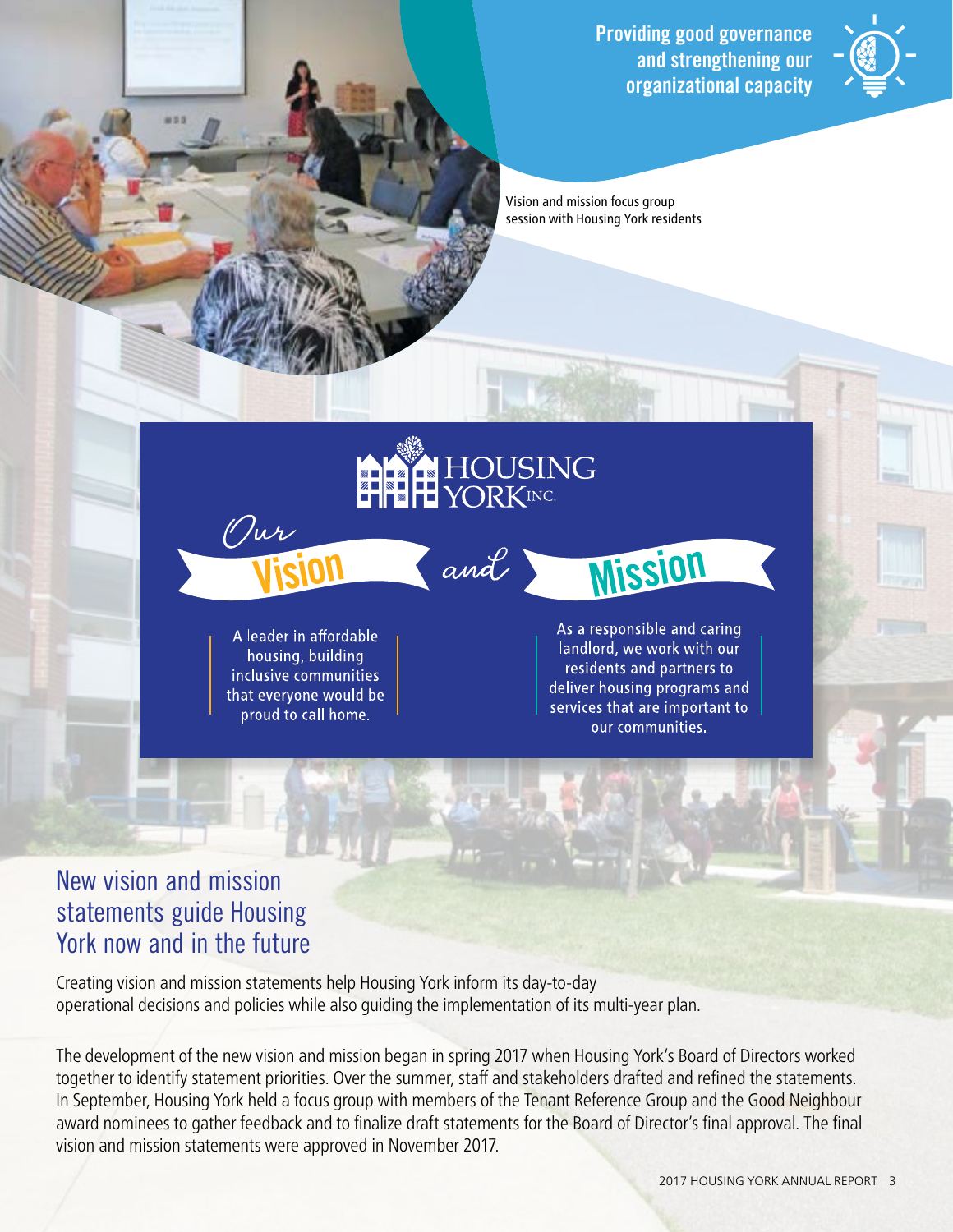





YOUTHink Grand Prize Winner with Housing York Board members and staff

## Resident Engagement and YOUTHink Video Contest

Housing York organizes many engagement events throughout the year to connect with residents and to recognize their contributions within the community. Larger events are planned from time to time to bring Housing York communities together. In 2017, Housing York youth were asked to showcase their unique contributions to the community with the YOUTHink video contest campaign.

YOUTHink kicked off in the fall when Housing York's diverse youth were asked to record a short video answering:  **Who are you? Where did you come from? What are you all about? Where do you want to go?** 

To engage youth in the campaign, staff hosted small events and workshops, some with help from local youth and 360°kids volunteers. Housing York received over 30 individual and group submissions that showed passion, brilliance and aspiration in the community, along with demonstrating the teamwork and friendships that keep Housing York's foundation strong.

To celebrate the YOUTHink participants, Housing York hosted an awards ceremony. Participants and their families enjoyed a fun-filled evening with winning videos played on the big screen. Eight finalists went home with great prizes.



## The winning videos can be viewed at **york.ca/youthink**



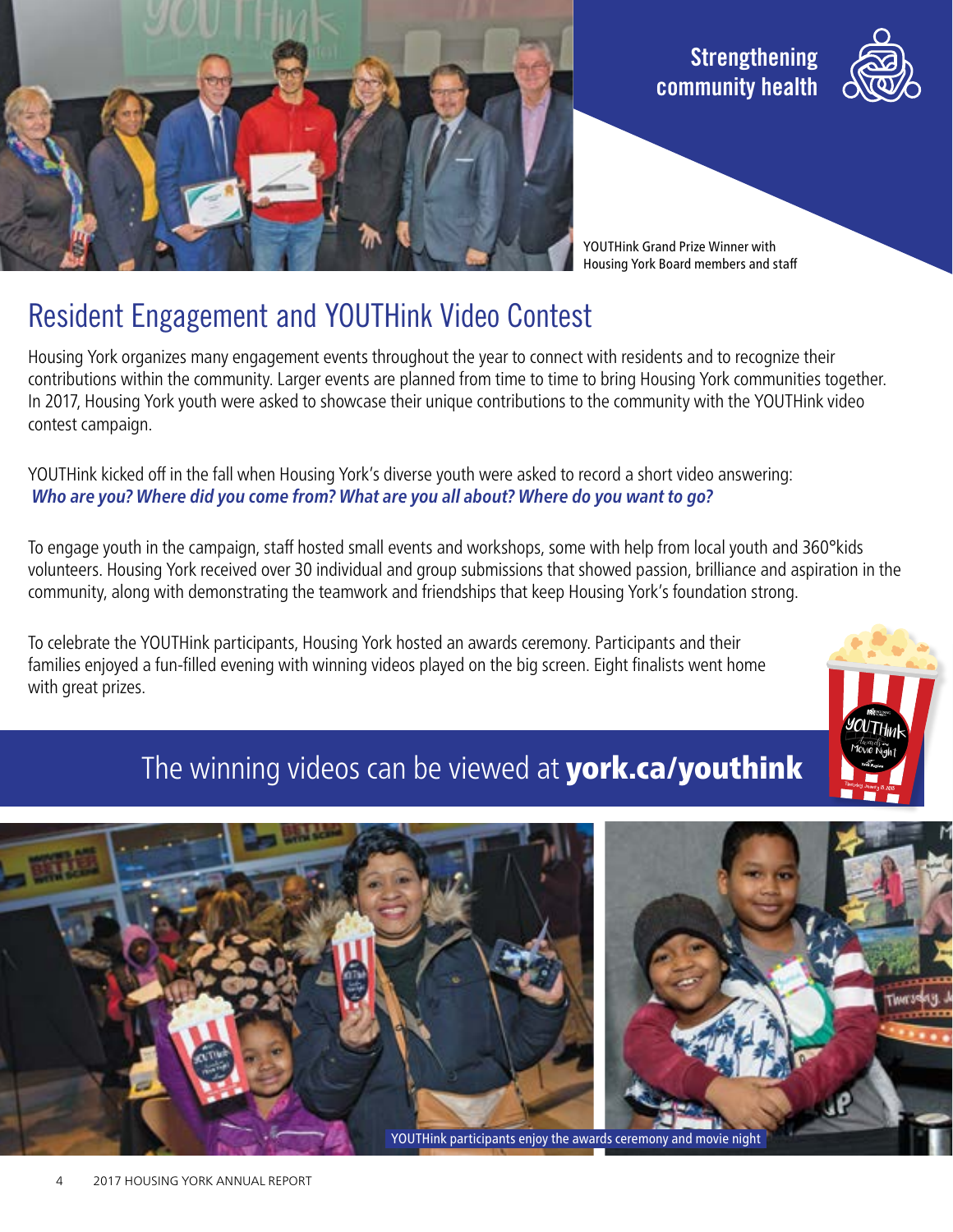Building long-term financial sustainability



The Richmond Hill Hub

**A BALANCED 2017 BUDGET** 



Total revenue: \$37.2 million Total expenses: <sup>\$</sup>36.1 million



37.2 million **Total reserves: \$14.1 million** 

Setting the stage for a smart financial future – a new long-term fiscal plan for Housing York

In 2017, Housing York developed a long-term fiscal plan to:



Maintain financial responsibility

 $\Box$ oo  $\Box$ 

> Continue protecting its assets



Create a strong investment policy

The new fiscal plan includes a reserve strategy that ensures Housing York responds to capital and operating needs and outlines how any operating surpluses will be distributed in reserves. The plan also updates the Investment Policy to ensure Housing York invests wisely to maximize its financial resources.

The plan is reviewed and updated regularly to manage Housing York's finances and to stay in good fiscal health.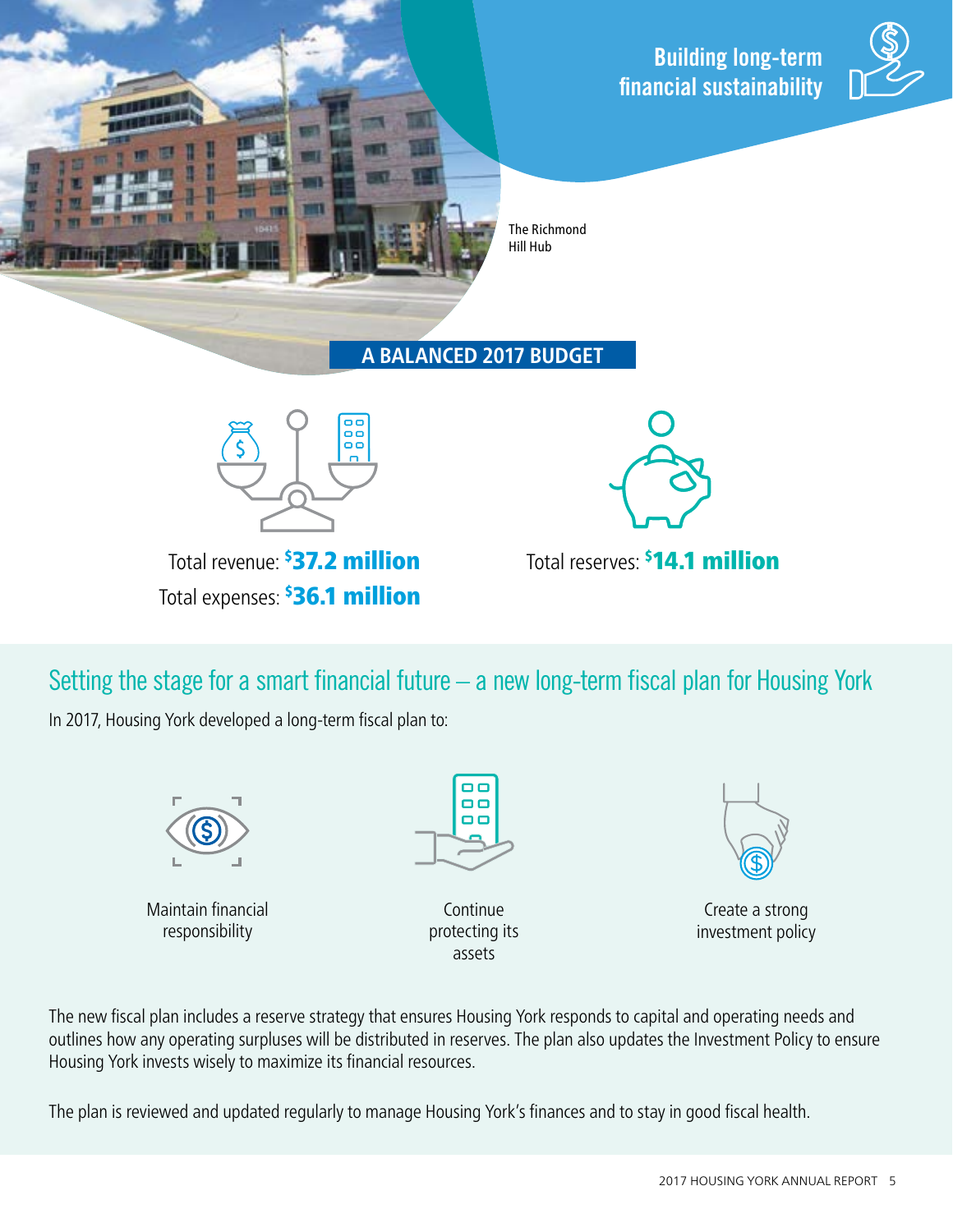

#### **Effectively** managing our assets

Residents at Keswick Gardens in the Town of Georgina

# **KESWICK**

Keswick Adult Day



**5.9 million** spent to administer and complete capital upgrades to increase safety, accessibility, value and lifespan of our buildings

Over 100 capital projects completed in 2017 including roof replacements, standby generators, parking lot rehabilitation and lighting enhancements

Energy management initiatives have resulted in more than \$140,000 in annual energy savings and an annual reduction of 266 tonnes of greenhouse gas emissions

### York Region's newest affordable housing construction project

In early 2017, residents from the original 275 Woodbridge Avenue and Woodbridge Lane buildings in the City of Vaughan were relocated to nearby housing to make way for the redevelopment of a 162 unit, mixed-use building. Since then, York Region has completed:



To be completed in 2019, the new building will be called **Woodbridge Lane** based on the cultural and historical relevance to the Woodbridge community.

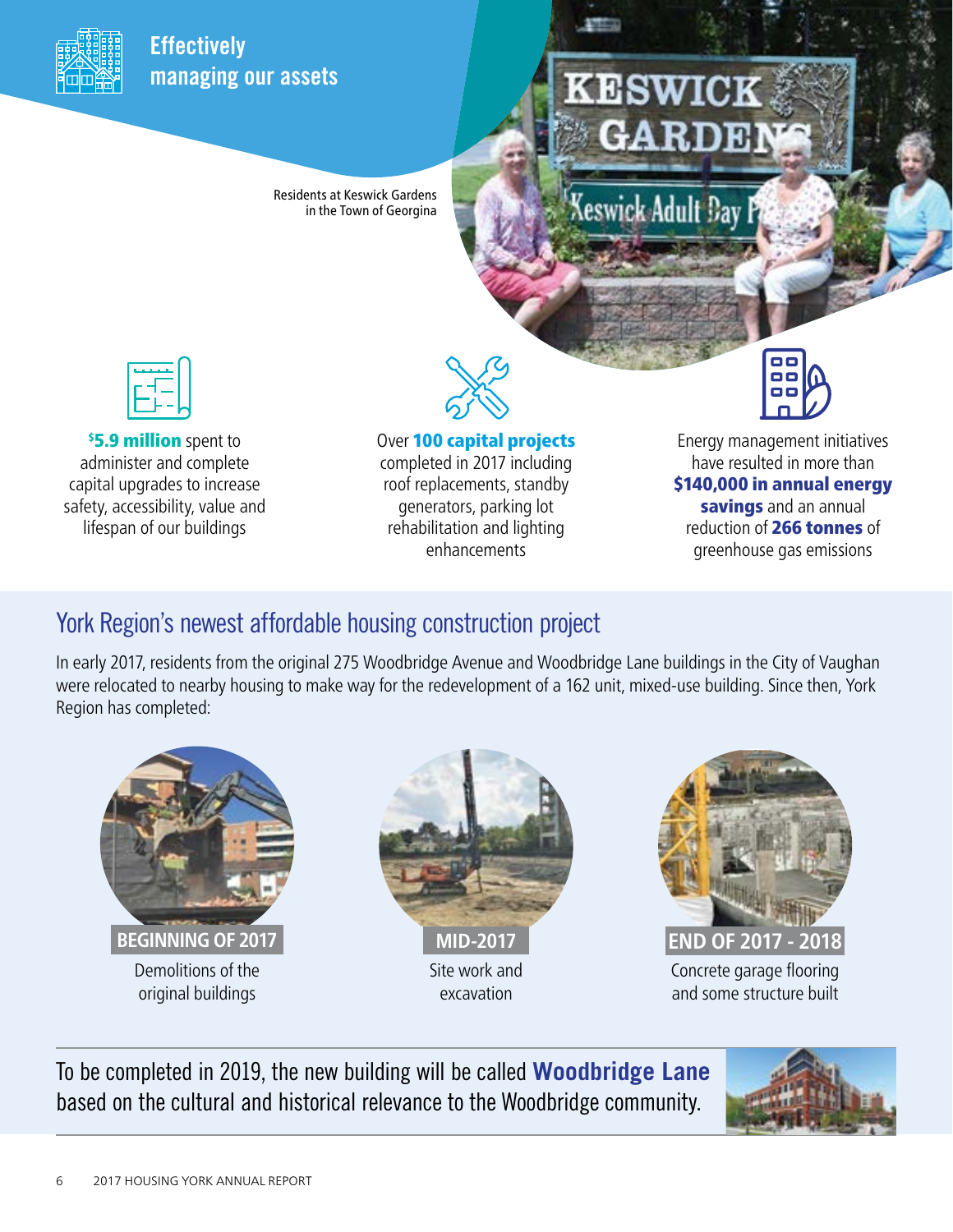## 2017 FINANCIAL HIGHLIGHTS